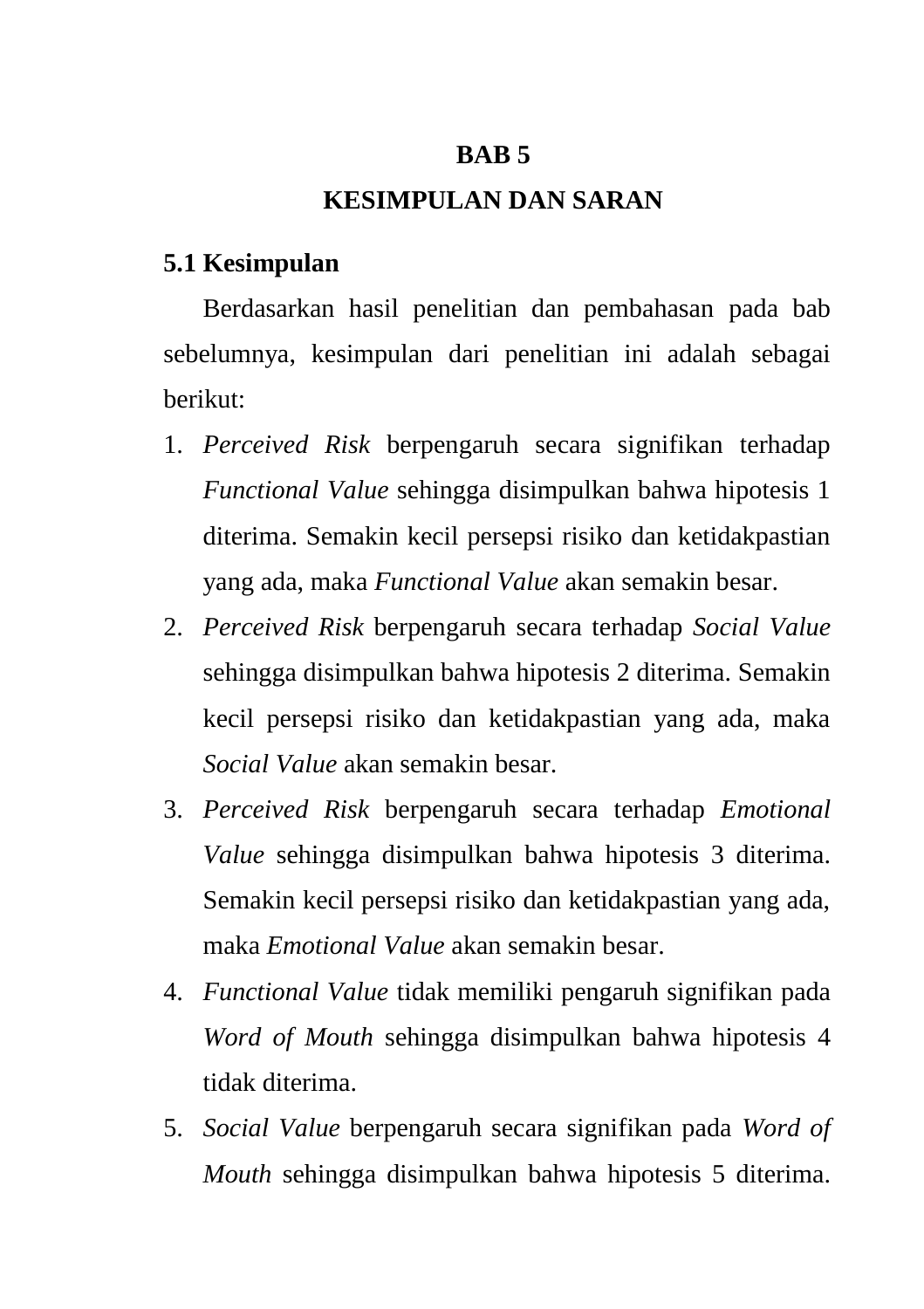Semakin baik *Social value* yang dipersepsikan, maka semakin baik pula *Word of Mouth* yang tercipta.

- 6. *Emotional Value* berpengaruh secara signifikan pada *Word of Mouth* sehingga disimpulkan bahwa hipotesis 6 diterima. Semakin baik *Emotional value* yang dipersepsikan konsumen, maka semakin baik pula *Word of Mouth* yang tercipta.
- 7. *Perceived Risk* tidak memiliki pengaruh signifikan *Word of Mouth* melalui *Functional Value* sehingga disimpulkan bahwa hipotesis 7 tidak diterima.
- 8. *Perceived Risk* memiliki pengaruh secara signifikan pada *Word of Mouth* melalui *Social Value* sehingga disimpulkan bahwa hipotesis 8 diterima. Semakin kecil *Perceived Risk* dan ketidakpastian yang ada maka *Social Value* menjadi semakin baik, sehingga semakin baik pula *Word of Mouth*  yang tercipta.
- 9. *Perceived Risk* memiliki secara signifikan pada *Word of Mouth* melalui *Emotional Value* sehingga disimpulkan bahwa hipotesis 9 diterima. Semakin kecil *Perceived Risk* dan ketidakpastian yang ada maka *Emotional Value*  menjadi semakin baik, sehingga semakin baik pula *Word of Mouth* yang tercipta.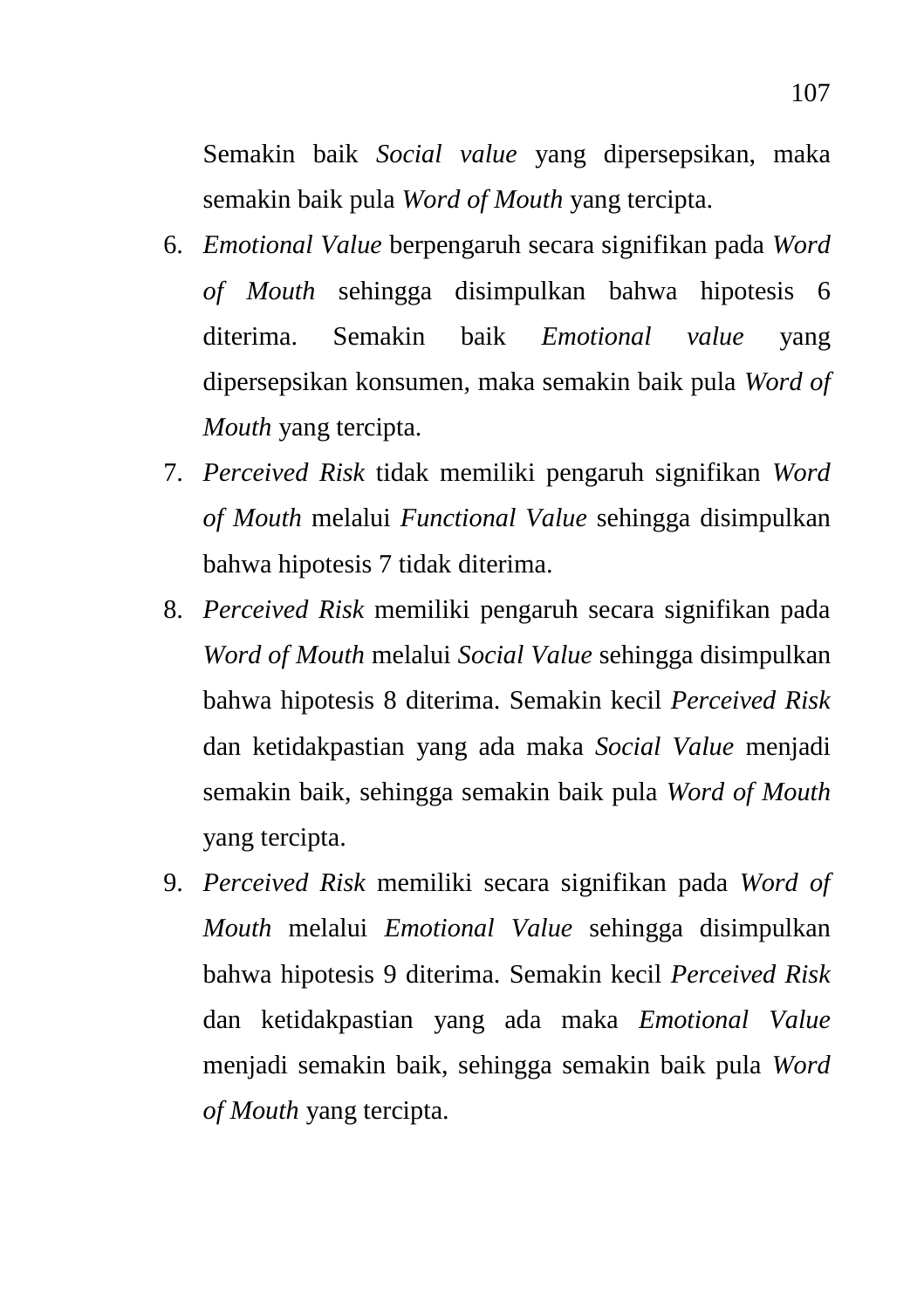#### **5.2 Saran**

Berdasarkan penelitian, pembahasan, dan kesimpulan yang diperoleh, maka saran yang dapat diberikan yang dapat menjadi pertimbangan Manajemen Zalora.

- 1. Diharapkan Zalora.co.id dapat tetap meyakinkan konsumen agar tidak terjadi risiko keterlambatan pengiriman dengan cara bekerjasama dengan dengan ekspedisi pengiriman yang berpengalama dan professional sehingga pengiriman dapat dilacak dengan mudah.
- 2. Diharapkan Zalora.co.id dapat memberikan informasi yang jelas mengenai informasi transaksi yang disediakan sehingga konsumen menjadi yakin dengan layanan Zalora.co.id.
- 3. Akan lebih baik apabila Zalora mampu memberikan fitur dan tampilan yang menarik dan selalu *update* Sehingga konusmen tetap merasa antusias dan puas dalam menggunakan layanan yang ada. Variabel *Emotional Value*  ini merupakan variabel yang memiliki pengaruh yang besar terhadap WOM, yang secara tidak langsung juga dapat meningkatkan jumlah pembeli potensial.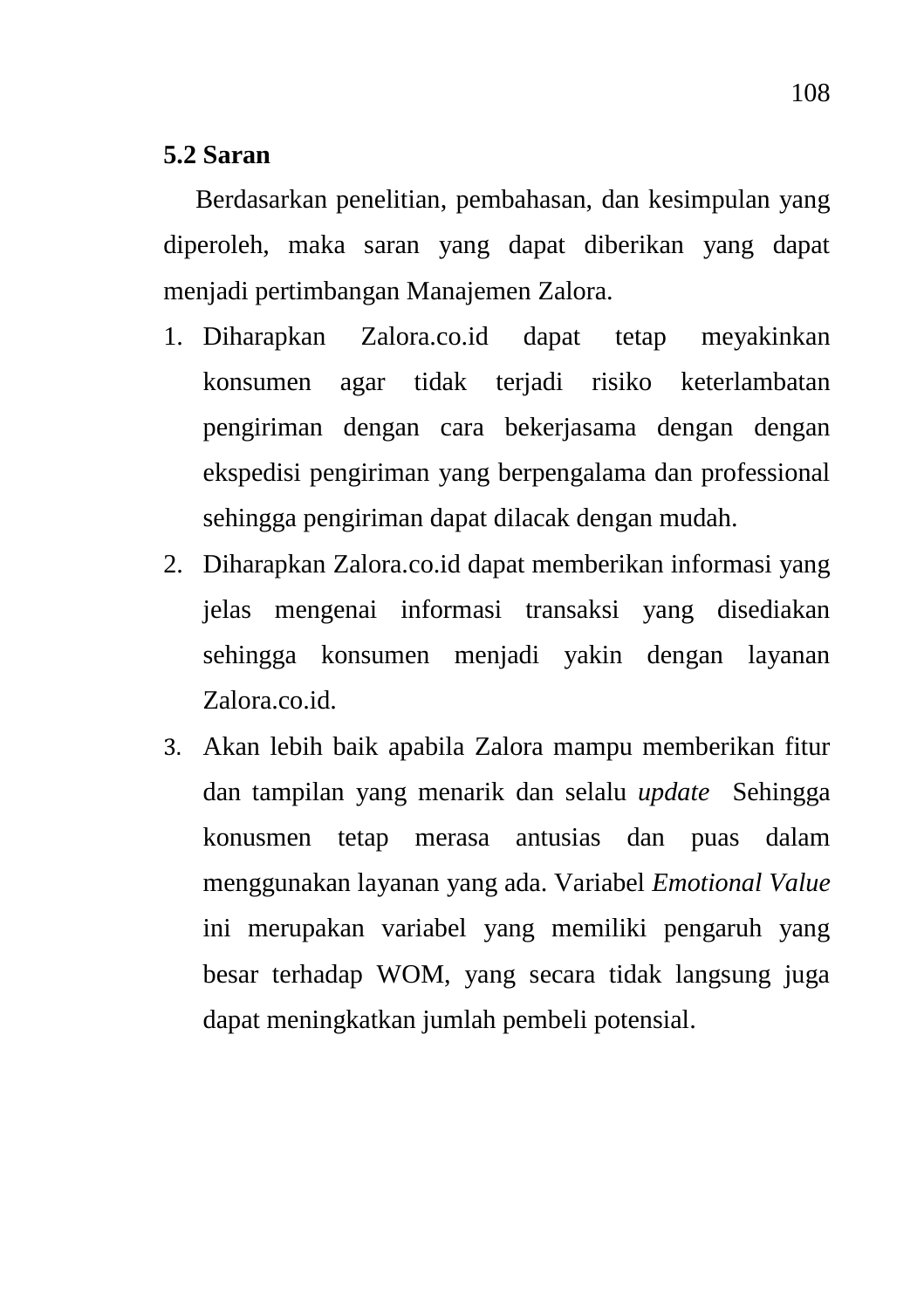# **DAFTAR PUSTAKA**

- Aaker, D.A. (1991). Managing Brand Equity: Capitalizing on The Value of Brand Name. New York: Free Press.
- Abdolvand, Mohammad Ali & Abdollah Norouzi. (2012). The Effect of Customer Perceived Value on Word of Mouth and Loyalty in B – 2 – B Marketing. *Research Journal of Applied Science, Engineering and Technology Vol.4 . 4973 – 4978*
- Amblee, Naveen, & Tung Bui. (2008). Can Brand Reputation Improve the Odds of Being Reviewed On-Line. *International Journal of Electronic Commerce. Vol. 12 No. 3, 11 – 28*
- Anand, Bharat N., & Ron Shachar. (2011). Advertising, The Matchmaker. *RAND Journal of Economics, Vol. 42 No. 2, 205 – 245*
- Andersson, J., Erik Kaplar, & Nathalie Selo. (2013). Functional or Emotional Value in B2B. Sweden Business Adminitration and International Marketing
- Anwar, Saleha & Amir Gulzar. (2011). Impact of Perceived Value on Word of Mouth Endorsement and Customer Satisfaction: Mediating role of Repurchase Intention. *International Journal of Economics and Management Sciences Vol. 1 No. 5. 46 – 54*
- Arslanagic, Maja, Vesna Babic-Hodovic & Eldin Mehic. (2013). Customer Perceived Value as a Mediator Between Corporate Reputation and Word of Mouth in Business Markets. *International Journal of Multidiciplinarity in Business and Science Vol. 1 No. 1. 6 – 11*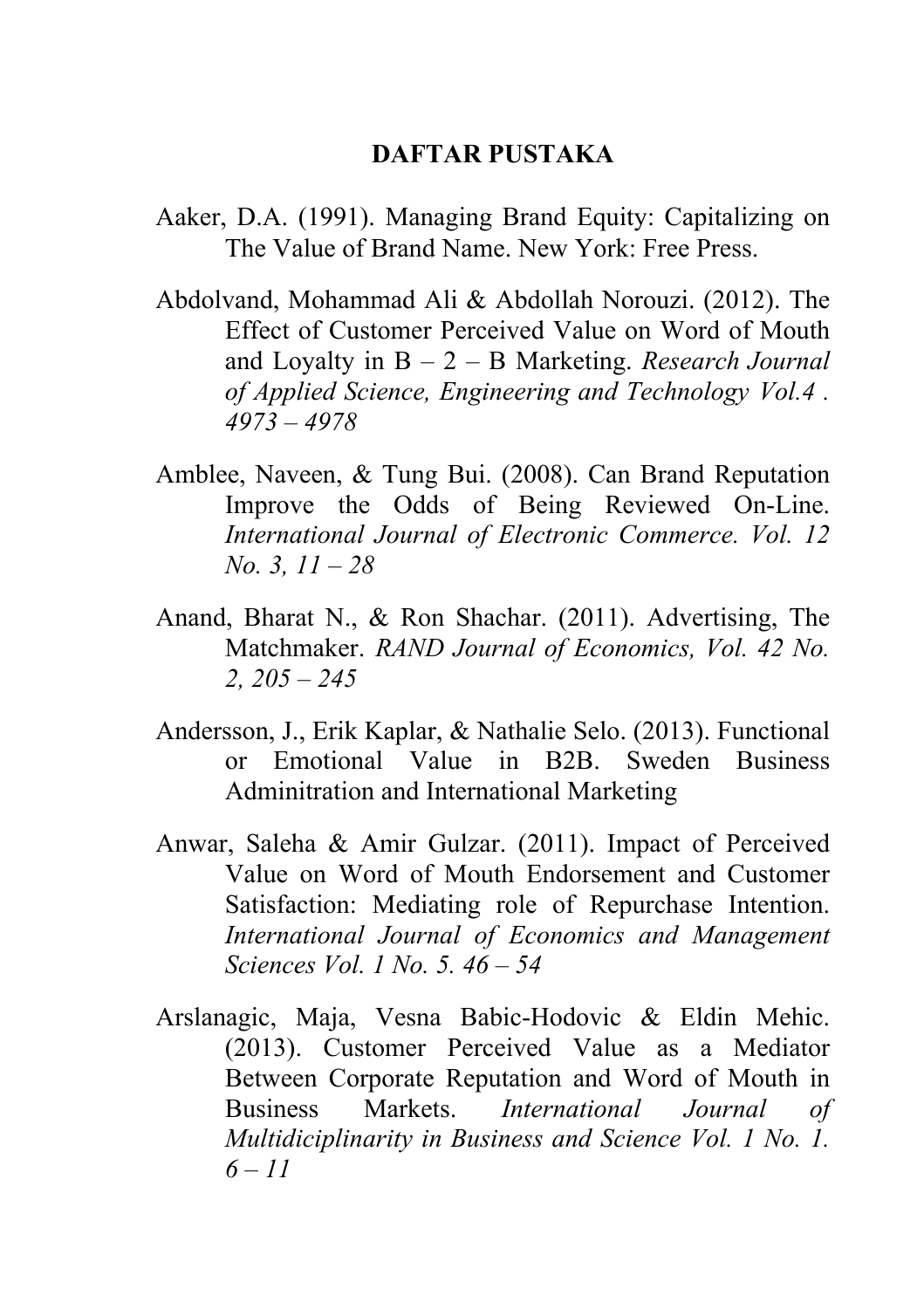- Azzahra, Kintan. Belanja dress online di internet? Kalau nggak mau gagal seperti gambar ini, sebaliknya jangan. (www.kitamuda.id), diakses tanggal 18 Agustus 2017
- Bettman, J. R., M.F. Luce, & J. W. Payne. (1998). Constructive consumer choice processes*. Journal of Consumer Research*, *Vol 25 No3, 187–217*
- Business Dictionary. (2016). Definition of Word of Mouth. (www.businessdictionary.com/definition/word-ofmouth-marketing.html) diakses tanggal 19 Februari 2016
- Cengiz, Ekrem, & Fazil Kirkbir. (2007). Customer Perceived Value: The Development of a Multiple Item Scale in Hospitals. *Journal of Problems and Perspectives in Management Vol 5 No 3, 252 – 267*
- Choi, Eun Jung & Soo Hyun Kim. (2013). The Study of Impact of Perceived Quality and Value of Social Enterprises on Customer Satisfaction and Re-Purchase Intention. *International Journal of Smart Home Vol. 7. 239 – 251*
- Chung, C.M.Y & Qianyi Tsai. (2009). The Effect of Regulatory Focus and Tie Strenght on Wornd of Mouth Behaviour. *Asia Pacific Journal of Marketing and Logistic Vol 21 No. 3, pp 329 – 341*
- Cunningham, S. (1967) .The Major Dimentions of Perceived Risk in Risk Taking and Information Handling in Consumer Behavior. Cambridge: Harvard University Press
- Day, G.S. (1971). Attidtude Change, Media and Word of Mouth. *Journal of Advertising Research Vol 11. 31 – 40*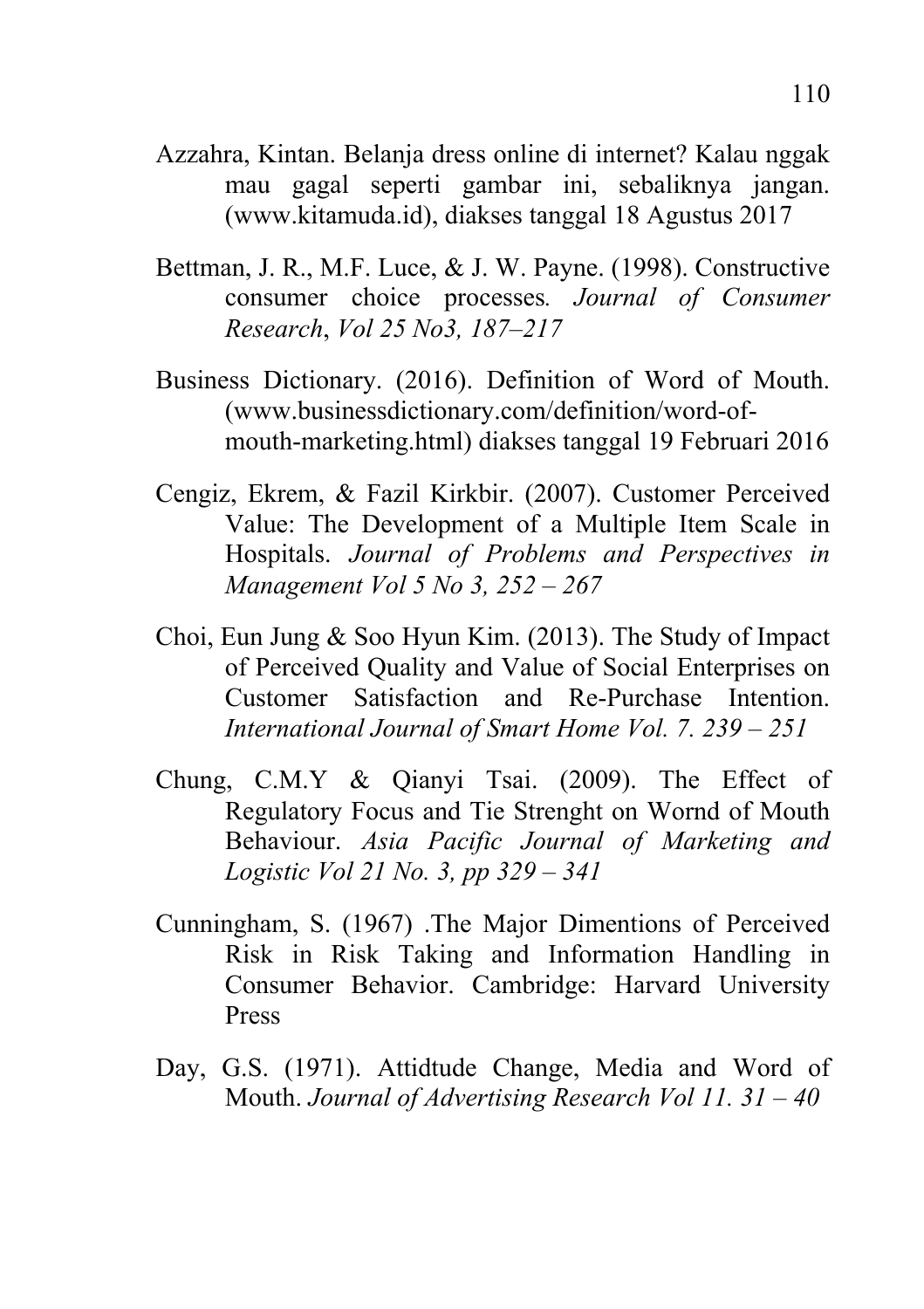- Delassus, V. P. & Descotes, R. M. (2012). Brand name substitution and brand equity transfer. *Journal of Product & Brand Management*, *Vol. 21(2), 117-125.*
- Ferdinand, A. (2002). *Structural Equation Modeling Dalam Penelitian Manajemen.* Semarang: BP UNDIP.
- Ghozali, Imam. (2008). Aplikasi Analisis Multivariat dengan Program SPSS. Badan Penerbit Universitas Diponegoro, Semarang.
- Gržinić, Jasmina. (2007). Concepts of Service Quality Measurement in Hotel Industry. Misao Praksa DBK. 81 – 98
- Gumilang, G.M. (2014). Pengaruh Emotional Value Terhadap Loyalitas Pelanggan pada Kafe Wale Bandung. Bandung: Universitas Widyatama
- Han, I.M & J.H Monirul. (2012). Perceived Quality and Atitude Toward Tea & Coffee by Consumers*. International Journal of Business Research and Management.*
- Hartnett, M. (1998). Shopper Needs Must be Priority. *Discount Store News, Issue 37. 21 – 22*
- Hermawan, A. (2005). *Penelitian Bisnis: Pendekatan Kuantitatif*. Jakarta: Grasindo.
- Huang, Li Shia, Yu Jen Choun I Tang Lan. (2007). Effects of Perceived Risk, Message Types, and Reading Motives on the Acceptance and Transmission of Electronic Word of Mouth Communication. *Contemporary Management Research Vol. 3. 229 – 312*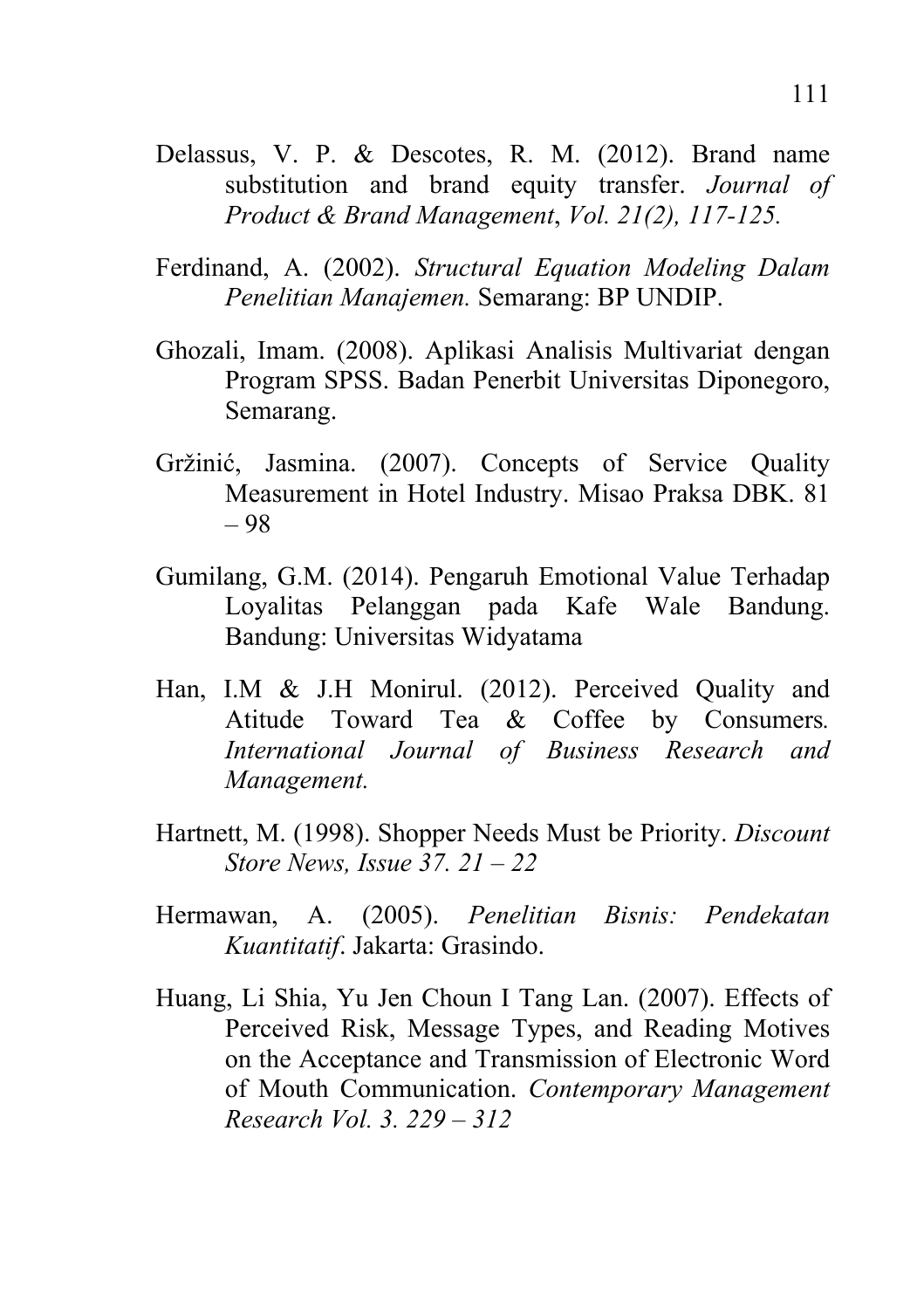- Indrajit, R. E., 2001. E-Commerce: Kiat dan Strategi Bisnis di Dunia Maya. Penerbit PT Elex Media Komputindo, Jakarta.
- Jin, B & G.S. Yong. (2005). Integrating Effect of Consumer Perception Factors in Predicting Private Brand Purchase in a Korean Discount Store Context. *J. Consumer Market, 22. 62 – 71*
- Katz, E. & Lazarsfeld, P.F. (1955). Personal influence: The part played by people in the flow of mass communications. The Free Press, New York.
- Khan, Nazreen. (2010). Functional and Relational Value Influence on Commitment and Future Intention: The Case of Banking Industry. *Journal of International Social Research Vol 3. 376 – 391*
- Kim, Hee Woong, Gupta Sumeet, Hong Li. (2005). Different effect of perceived price and risk on purchase intention for potential and repeat customers. *Pacific Asia Conference on Information Systems (PACIS), Bangkok Thailand. 1639 – 1645*
- Kim, Y.K. (2007). Exploration of relationship between online WOM (word of mouth) information quality and perceived WOM value. Hanyang University, Seoul
- Kotler, P. & Armstrong, G. (2008). Principles of Marketing 13th ed. New Jersey: Pearson Education. Upper Saddle River
- Mandel, N. (2003). Shifting selves and decision making: The effects of self-construal priming on consumer risktaking. *Journal of Consumer Research Vol. 30 No. 1. 30- 40*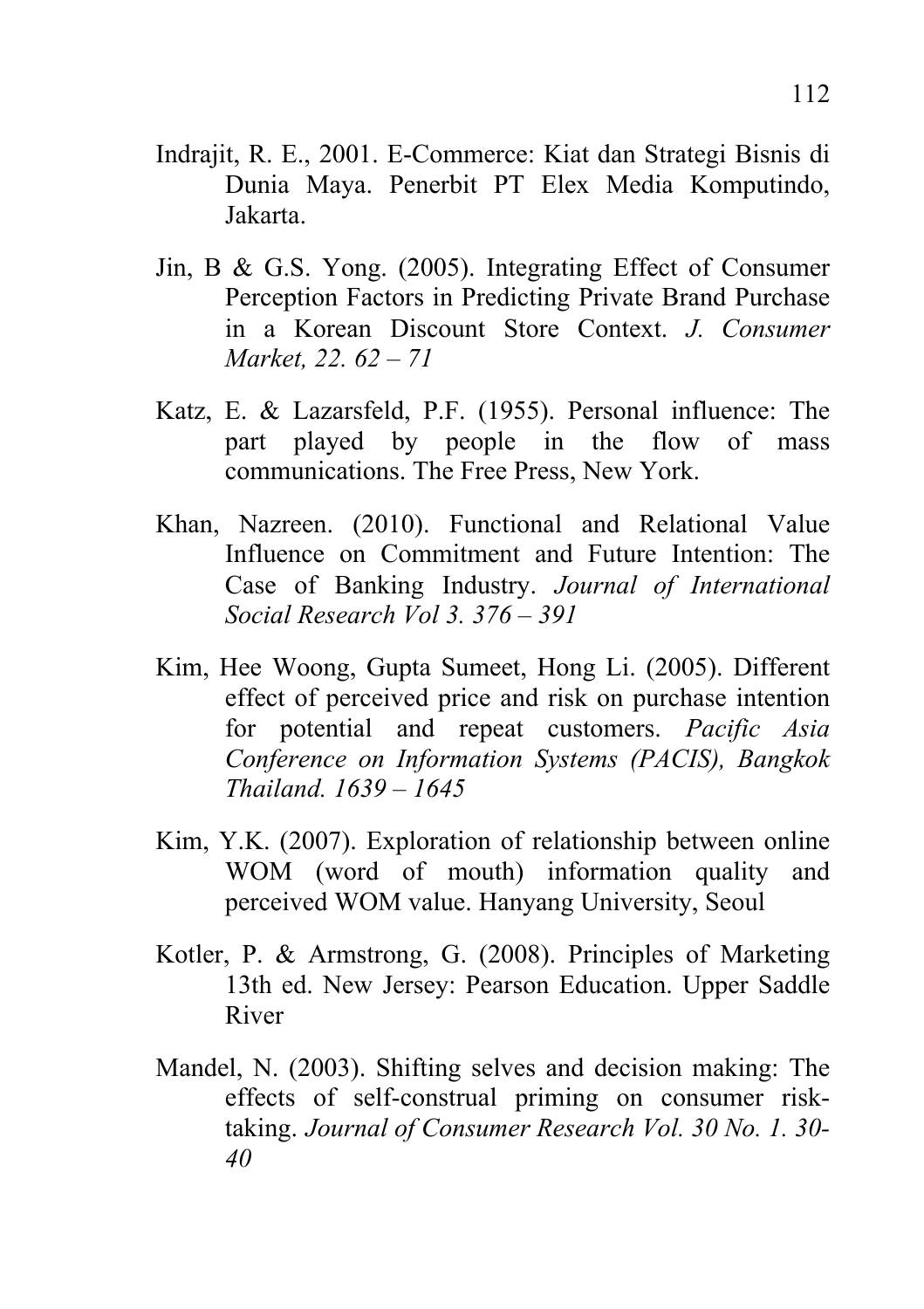- Mentri Perindustrian Republik Indonesia. (2015). Peraturan Mentri Perindustrian Indonesia Nomor: 72/M-IND/PER/9/2015 Tentang Peta Panduan Pengembangan Pusat Pengembangan Industri Kreatif Tahun 2015-2015.
- Mosavi, Seyed Alireza & Mahnoosh Ghaedi. (2011). A Survey on Relationship between Perceived Value and Customer Advocacy Behavior. *International Conference on Innovation, Management and Service.*
- Mudambi, S. (2002). Branding importance in business-tobusiness markets: Three buyer clusters. *Industrial Marketing Management, Vol. 31. 525-533.*
- Mudambi, S. M., Doyle, P., & Wong, V. (1997). An Exploration of Branding in Industrial Markets*. Industrial Marketing Management, Vol. 26. 433-446.*
- Noort, G. V., P. Kerkhof, and B. M. Fennis. (2007). Online versus conventional shopping: consumers' risk perception and regulatory focus. *Cyberpsychology & behavior : the impact of the Internet, multimedia and virtual reality on behavior and society Vol. 10 No. 5. 731-733*
- Oglethorpe, J.E & B.K Monroe. (1994). Determinant of Perceived Health and Safety Risk of Selected Hazardous Product and Activities. *Journal of Consumer Research*. *No.28, pp 326 – 346.*
- Parasuraman, A, V.A. Zeithaml, & L.L. Berry. (1985). A Concept Model of Service Quality and Its Implications for Future Research. *Journal of Marketing*
- Peters, Kim & Yoshihisab Kashima. (2007). From Social Talk to Social Action: Shaping the Social Triad wih Emotion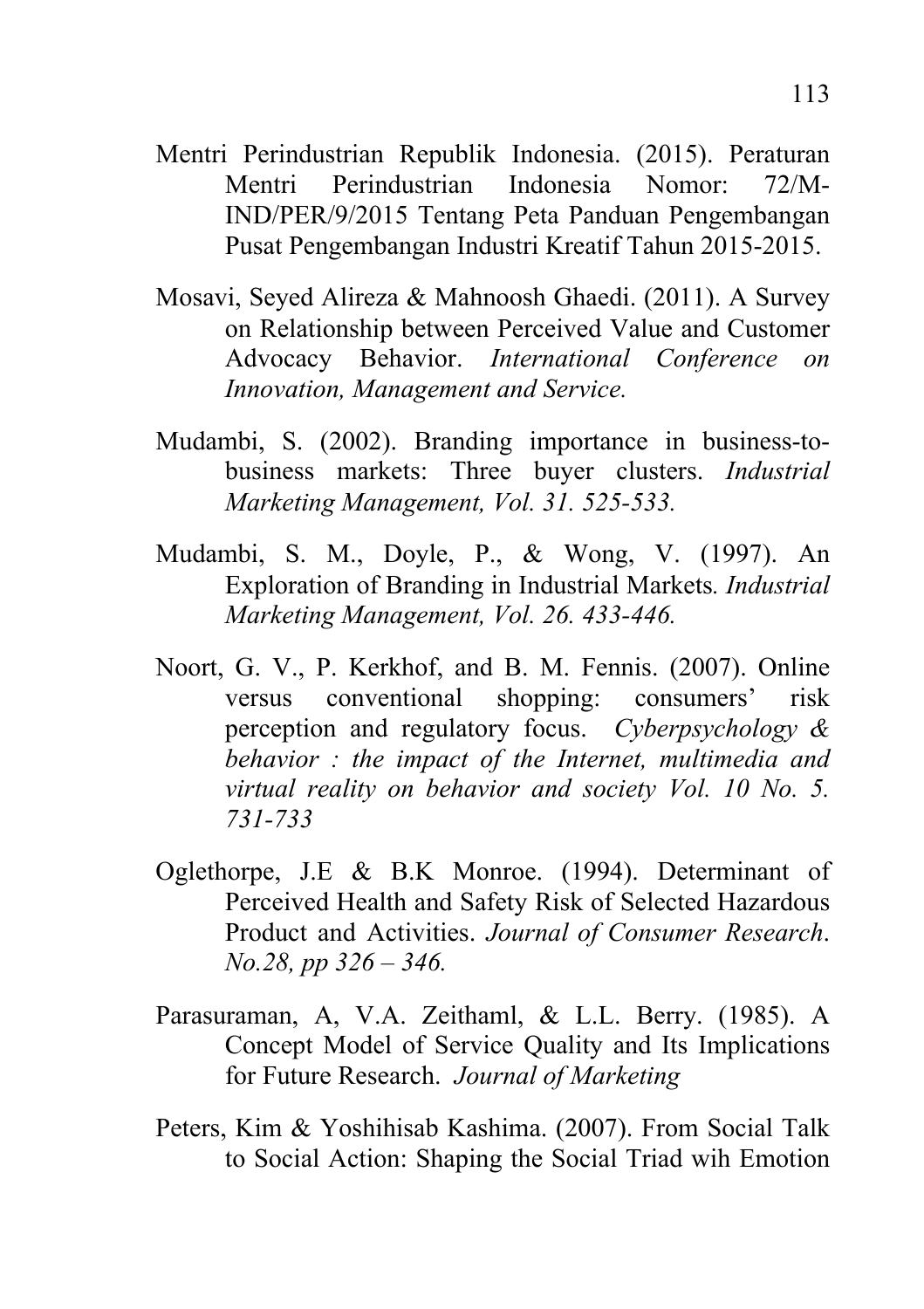Sharing. *Journal of Personality and Social PsychologyI, Vol 93. No. 5, 780 – 797* 

- Pujastuti, Eli, Wing Wahyu Winarno, & Sudarmawan. (2014). Pengaruh-Commerce Toko Online Fashion Terhadap Kepercayaan Konsumen. *Citec Journal Vol 1 No 2. 139 – 153*
- Roberts, Kevin. (2004). Lovemarks. *New York. NY: Power House Books*
- Santos, J. (2003). E-service quality: a model of virtual service quality dimensions*. Management Service Quality, Vol. 13 No. 3, pp. 233-46.*
- Rosen, Emanuel. (2002). The Anatomy of Buzz. New York: Doubleday
- Stiawan, Deris. (2002). E-Commerce.(deris.unsri.ac.id), diakses tanggal 22 November 2016
- Setiawan, Sakina R.D. (2014). Ketika Orang Indonesia Lebih Senang Belanja Online. (bisniskeuangan.kompas.com), diakses tanggal 22 November 2016
- Silalahi, U., (2012). *Metode Penelitian Sosial*. Bandung: PT Refika Aditama.
- Snoj, Boris, A.P. Korda & Damijan Mumel. (2004). The Relationship Among Perceived Quality, Perceived Risk and Perceived Value. *Journal of Product & Brand Management Vol 13 No 3. 156 – 167*
- Silverman, G. (2001). The secrets of word-of-mouth marketing: how to trigger exponential sales through runaway word-of-mouth. New York: Amacom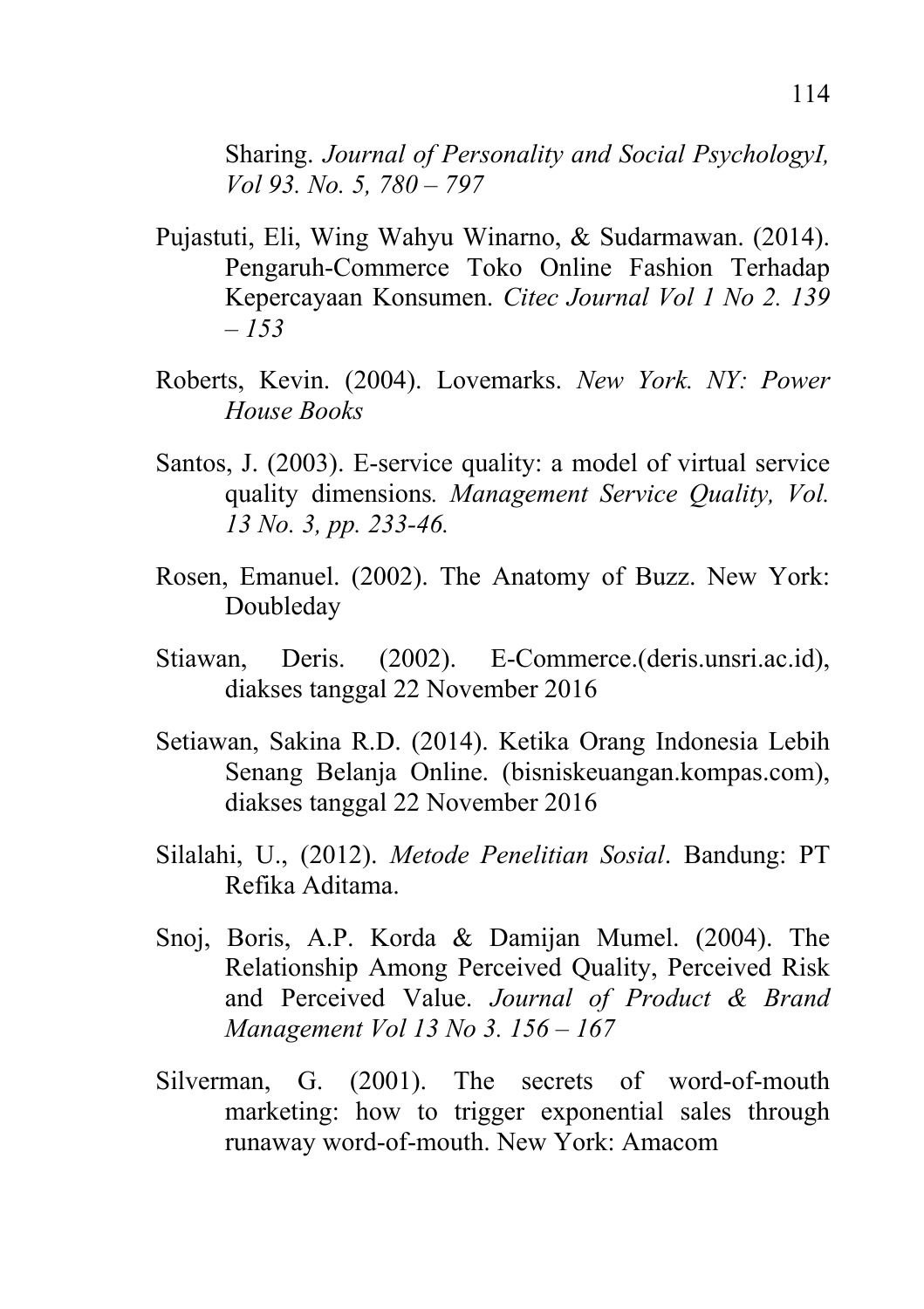- Sheth, J.N. (1971). Word of Mouth in Low Risk Innovations*. Journal of Advertising Research Vol 11. 15 – 18*
- Stobart, P. (1994). Brand Power. London: MacMillan.
- Sugiyono. (2012). *Metode Penelitian Kuantitatif, Kualitatif, Dan R&D.* Bandung: Alfabeta.
- Sweeney, J.C., Soutar, G.N., & Johnson, L.W. (1999) The Role of Perceived Risk in the Quality Value Relationship: A Study in Retail Environment. *Journal of Retailing Vol 75 No.1, pp 77 – 105*
- Sweeney, J.C and Soutar, G. (2001). Consumer perceived value: the development of multiple item scale. *Journal of Retailing. 77 (2). 203–220.*
- Tandjung, Joannes Ekaprasetya. (2014). Beyond Indonesia Fashion Week. (www.thejakartapost.com), diakses tanggal 17 Februari 2016
- The Nielsen Company. (2009). Online Consumer Survey Trust, Value and Engagement in Advertising. (www.nielsen.com) diakses tanggal 19 Februari 2016
- Tho, N. X., & Tuu, H. H. (2012). The effect of destination image and perceived risk on intention of returning and positive WOM: A case study about visitors who visited the beach of Cua Lo, Vietnam. *Economics and Administration Review, Vol.4, 54-59*
- Tho, Nguyen Xuan, Min-Tsai Lai, & Huey Yan. (2017). The Effect of Perceived Risk on Repurchase Intention and Word of Mouth in the Mobile Telecommunication Market: A Case Study from Vietnam. *International Business Research Vol. 10, NO. 3*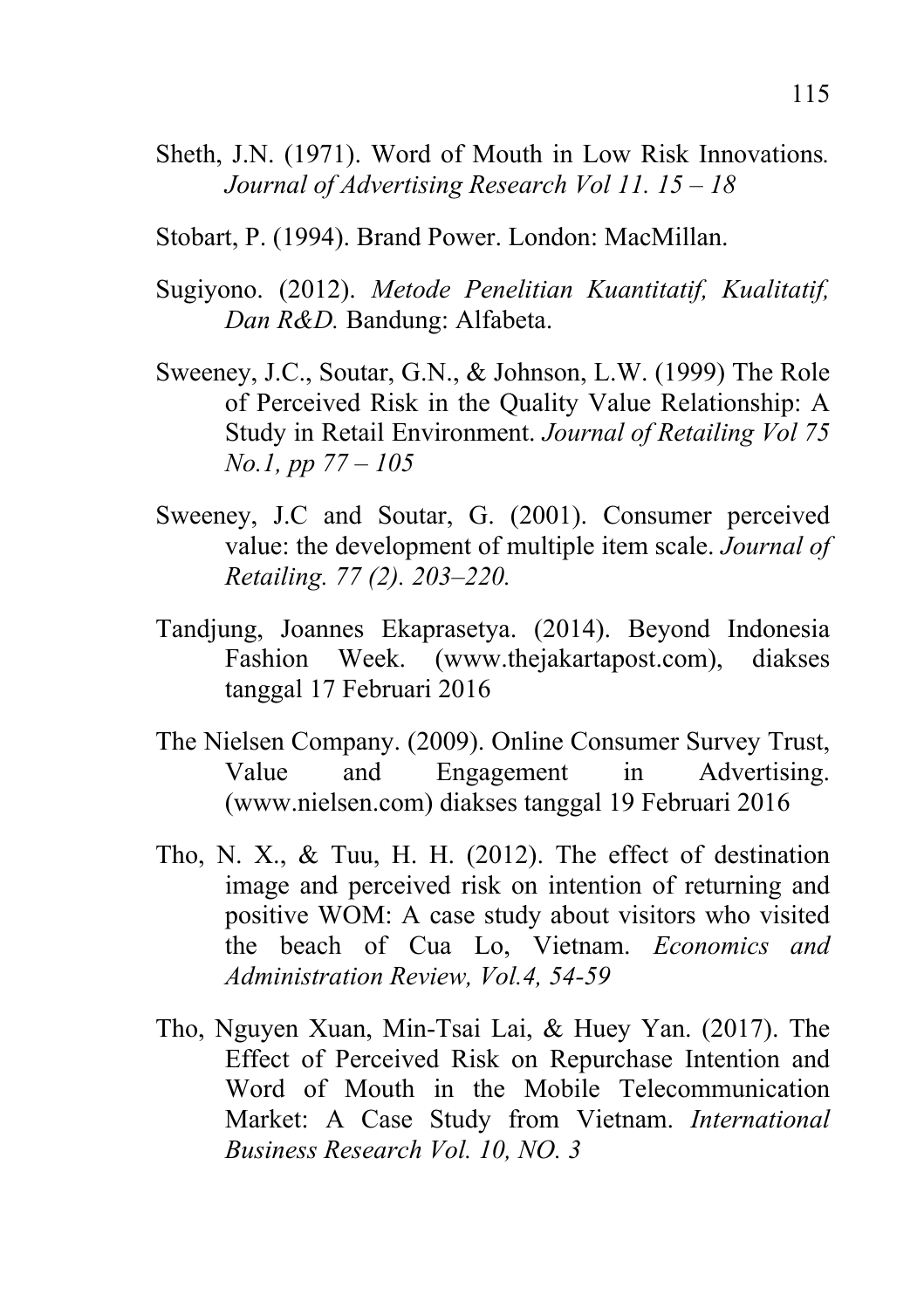- Turban, Efraim, Ephrain McLean, & James Wetherbe. (2001). Information Technology For Management. John Welly & Sons Inc.
- UK Essays. November 2013. Importance Of Consumer Behaviour To Business Managers Marketing Essay. [online]. Available from: https://www.ukessays.com/essays/marketing/importance -of-consumer-behaviour-to-business-managersmarketing-essay.php?cref=1) diakses pada tanggal 18 August 2017.
- Van Riel, A.C.R., Liljander, V. and Jurriens, P. (2001). Exploring customer evaluations of e-service: a portal site. *International Journal of Service Industry Management, Vol. 12 No. 4. 359-77.*
- Whitler, K.A. (2014). Why Word Of Mouth Marketing Is The Most Important Social Media. (www.forbes.com), diakses tanggal 19 Februari 2016
- Wijaya, Ketut.K. (2014). Survei website e-commerce paling populer di Indonesia. (id.techinasia.com), diakses tanggal 24 Februari 2016
- Wojnicki, Andrea, & David Godes. (2011). Signaling Success: Strategically Positive Word of Mouth. *Marketing Science Vol. 31*
- WOMMA. (2008). WOM 101 : An Introduction to Word of Mouth Marketing. (www.womma.org/wom101) diakses tanggal 20 Maret 2016
- Xue, Dong-Fei. (2015). Analysis of the Influence Factors of Bank Financial Products Customer Satisfaction Based on the Perceived Risk and Perceived Benefits Theory.